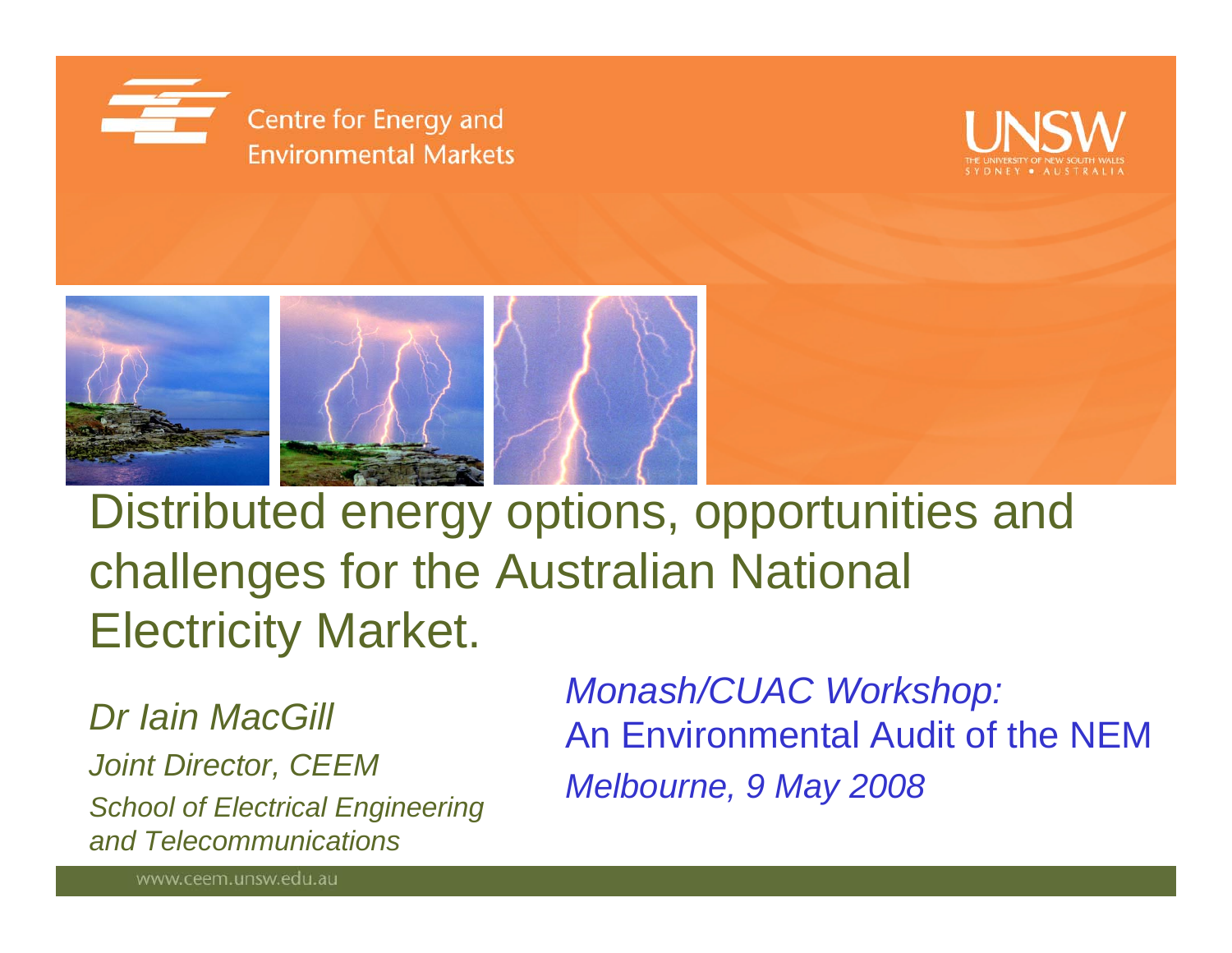

(Dunstan, *Developing Demand Response in NSW*, October 2005)

- $\blacksquare$  *Technical options within Dx system that actively participate in EI decision making*
	- $-$  renewable energy sources including solar thermal, photovoltaics (PV) smaller-scale wind, biomass
	- small-scale fossil fuelled generation, combined heat and power (CHP) plants powered with engines, gas turbines or fuel cells,
	- $-$  direct energy storage; chemical 'battery' technologies, superconducting magnetic systems, flywheels
	- $-$  electrical end-uses that actively respond to changing conditions; eg. 'smart' buildings that control heating & cooling to exploit their inherent thermal energy storage
	- $-$  End-use energy efficiency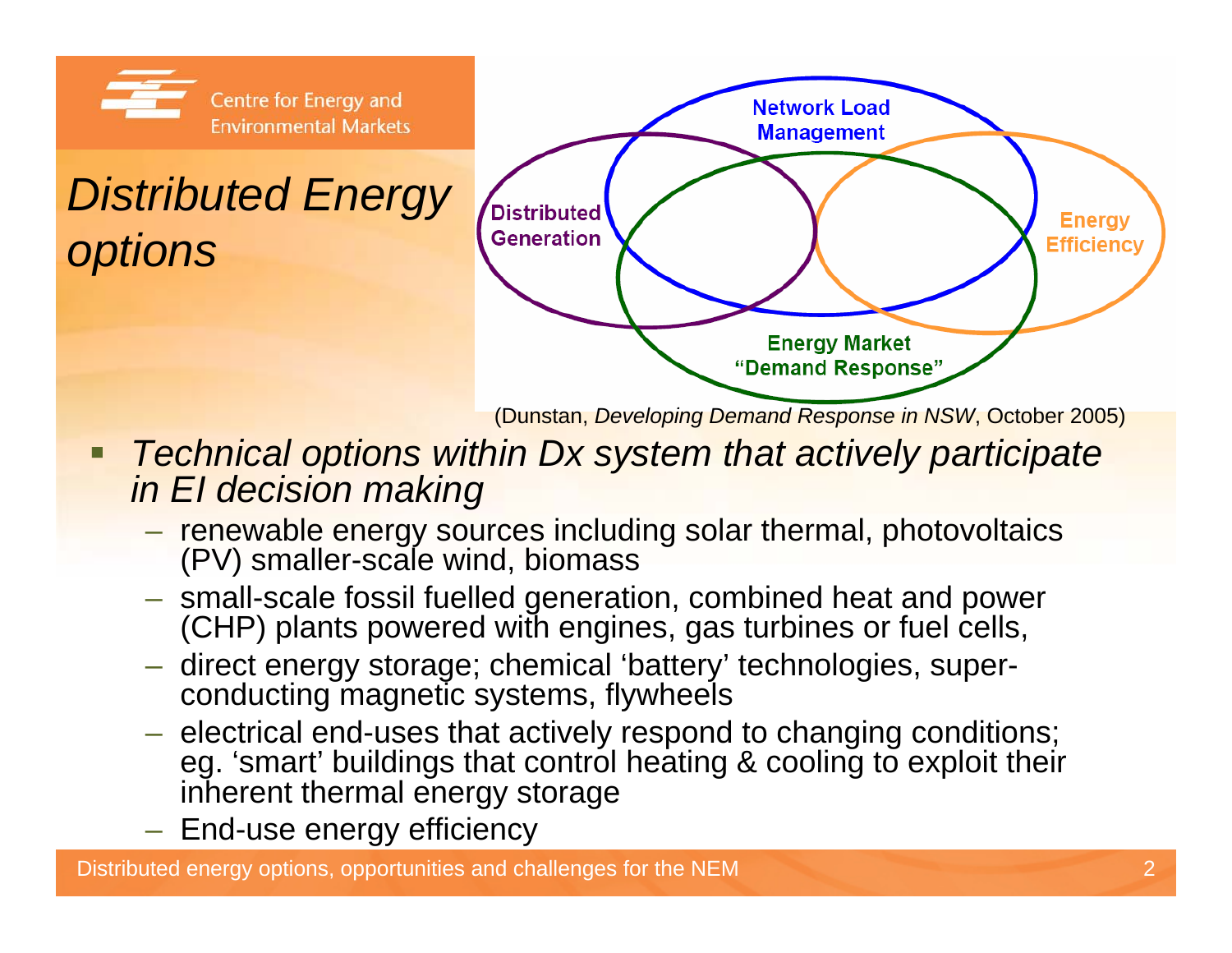



#### DE's complex yet promising characteristics

- о Conceptual complexities
	- Demand side participation
		- … beyond consuming energy and paying bills
	- Controllable loads
		- … controlled with respect to evolving industry objectives
	- Energy efficiency
		- **•** Difficult to define in useful ways
	- Generation, storage or demand
		- **Can be technically near entirely fungible wrt overall industry operation**
	- Decision makers
		- **End-users, retailers or Network Service Providers**
- Г Potentially valuable characteristics
	- Some highly cost-effective alternatives to centralised supply and associated network options
	- Environmental benefits from use of renewable energy resources or highly efficient fossil-fuel use (eg. Cogeneration)
	- Opportunities for greater end-user engagement in achieving desired energy services
- Г *However, generally limited role played to date in most electricity industries around the world*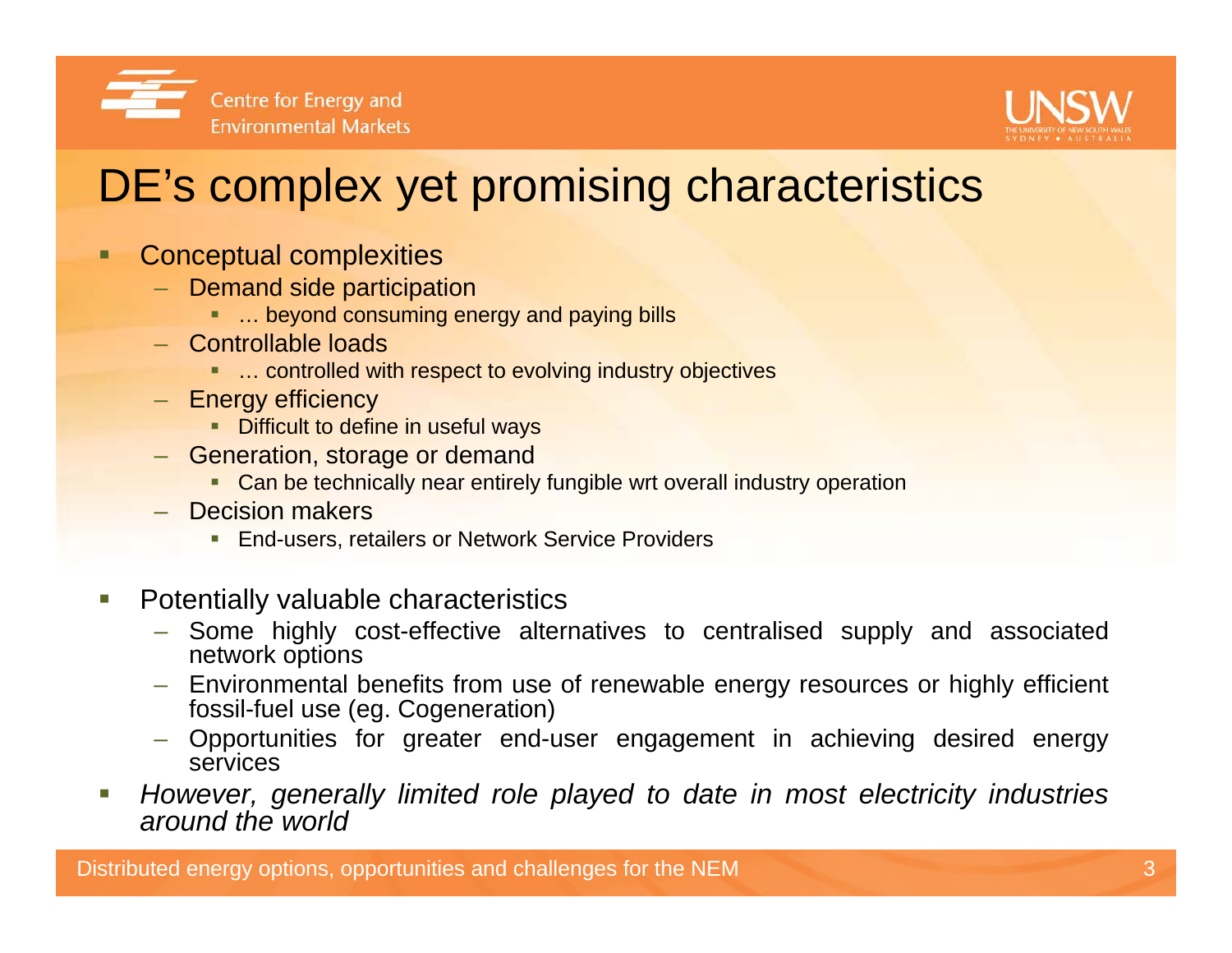



## Overall electricity industry objective

- **Appropriately contribute to maximising the value of** delivered energy services given all of the costs of delivering these
- **Private and public energy service values**
- **Public and private aspects of costs of provision** 
	- Industry-wide supply/demand balance
	- Network losses and constraints
	- $-$  Externalities 'shared' by wider community
- **Setting appropriate specific industry objectives depends** on the wider policy context
	- $-$  Industry arrangements to deliver or facilitate delivery of wider societal objectives such as sustainability?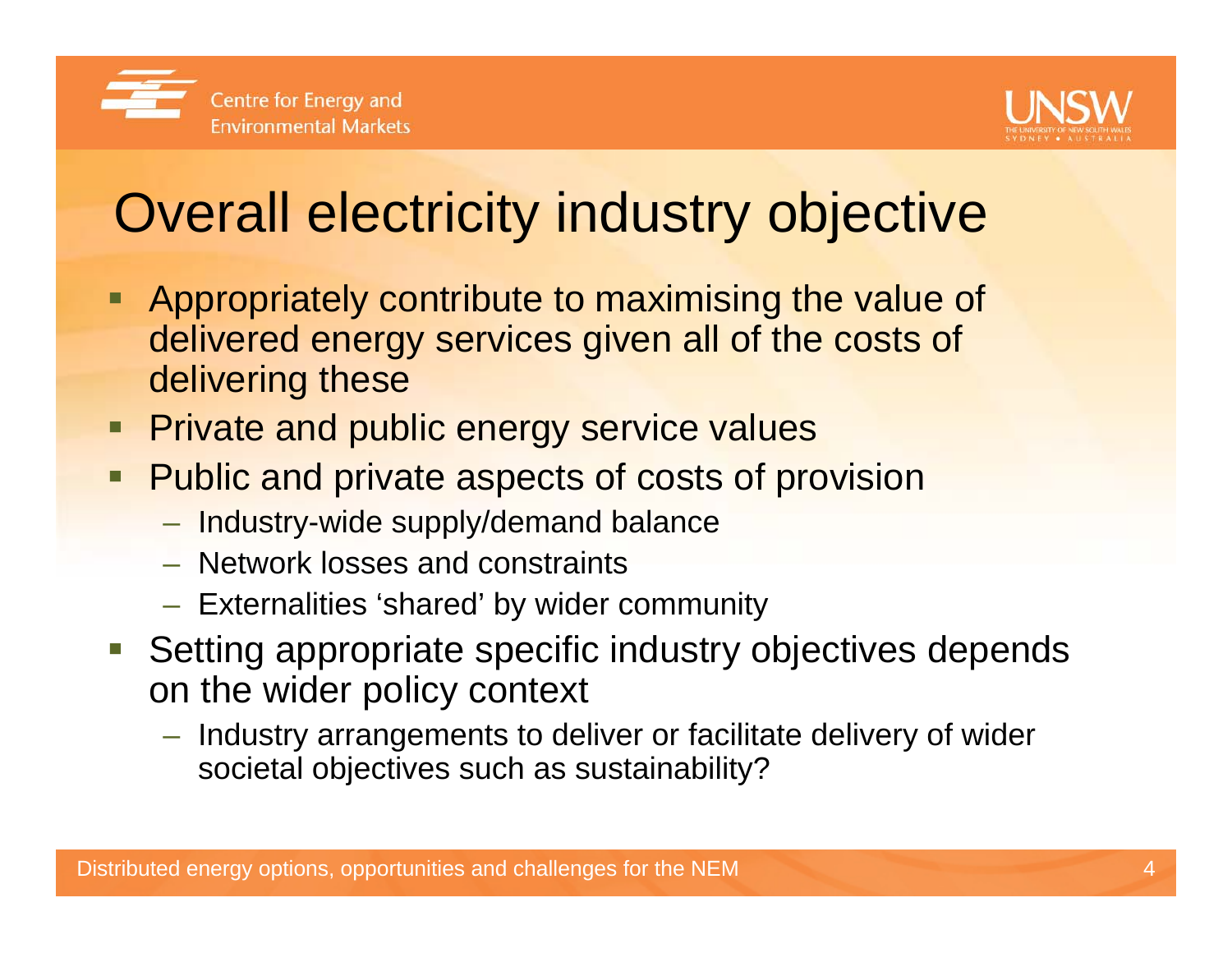



### Valuing EI related energy services requires…

- $\blacksquare$  Energy value
	- Locational, time varying + contingency value on energy: *spot + forward*
	- Investment decisions determine most of this value
	- Value on Quality of Supply attributes
- **Network value** 
	- Locational time varying + contingency value on network flows: *spot + forward*
	- Network investment decisions determine most of this value
- **Environmental value** 
	- A range of adverse environmental impacts associated with different generation technologies, locations
	- Schemes that internalise externalities such as GHG emissions through Carbon Tax, Emissions Trading, niche market support (eg. MRET) can be used to 'capture' some of these values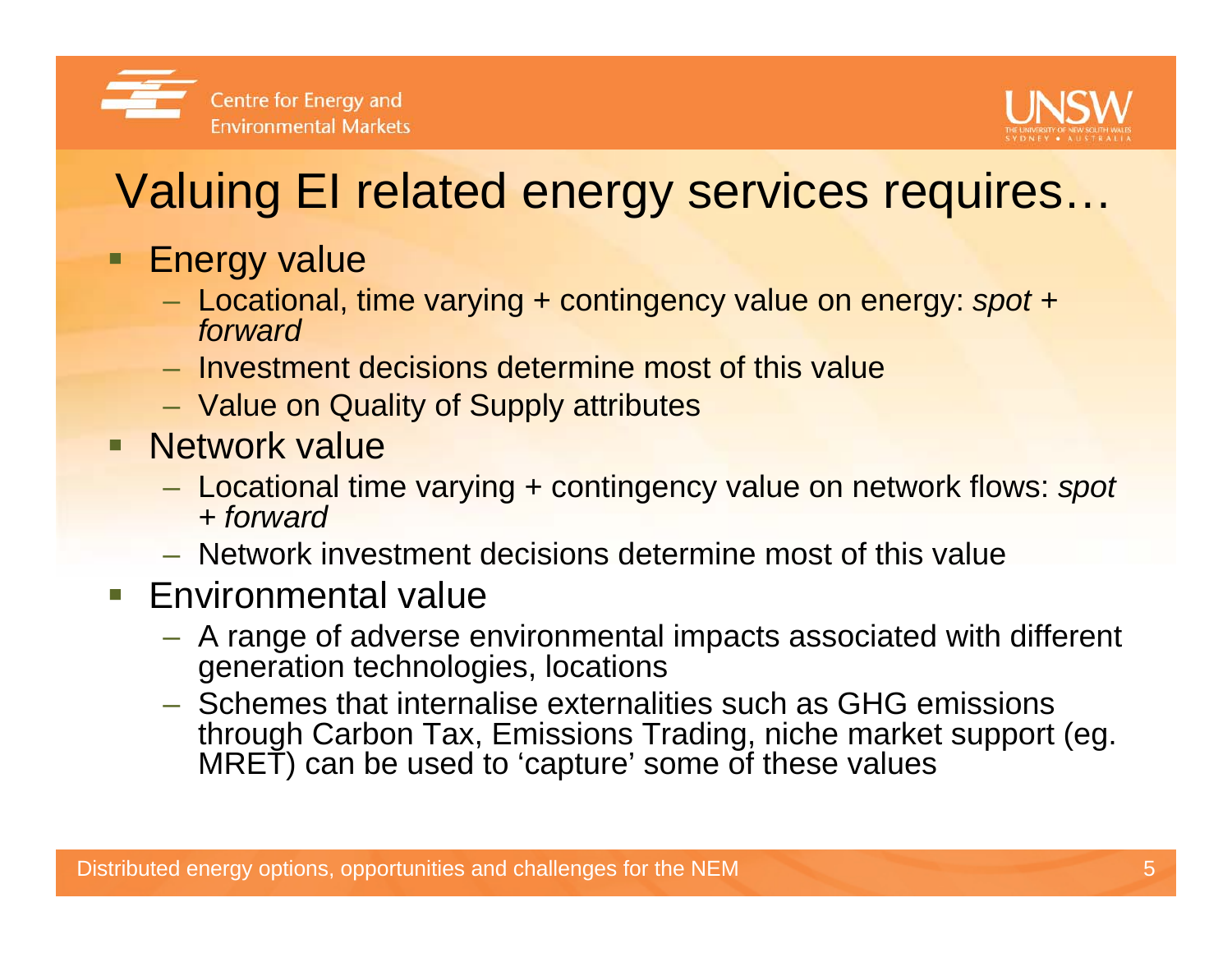



## DE's potential role, and the challenge

- **Energy services** have values that vary with time, location and uncertainties
	- Key end-use equipment decisions are investment
- $\blacksquare$  **Electricity supply and associated network infrastructure** have associated costs that vary with time, location and uncertainties
	- Key generation and network decisions are investment
- Ξ Many energy services
	- can be delivered with more efficient end-use equipment and infrastructure
	- Have some flexibility in terms of time of use
		- Eg. Pool pumps, heating and cooling in well designed buildings
- **Service Service**  Different characteristics from conventional centralised supply resources
	- technical operation; eg. intermittent renewable resources
	- Varied investment versus operational cost structures
	- small unit scale yet large numbers could aggregate to significant resources
	- location near end-users & in Dx system
	- potential ownership by end-users & close integration with their processes & equipment; eg. Cogen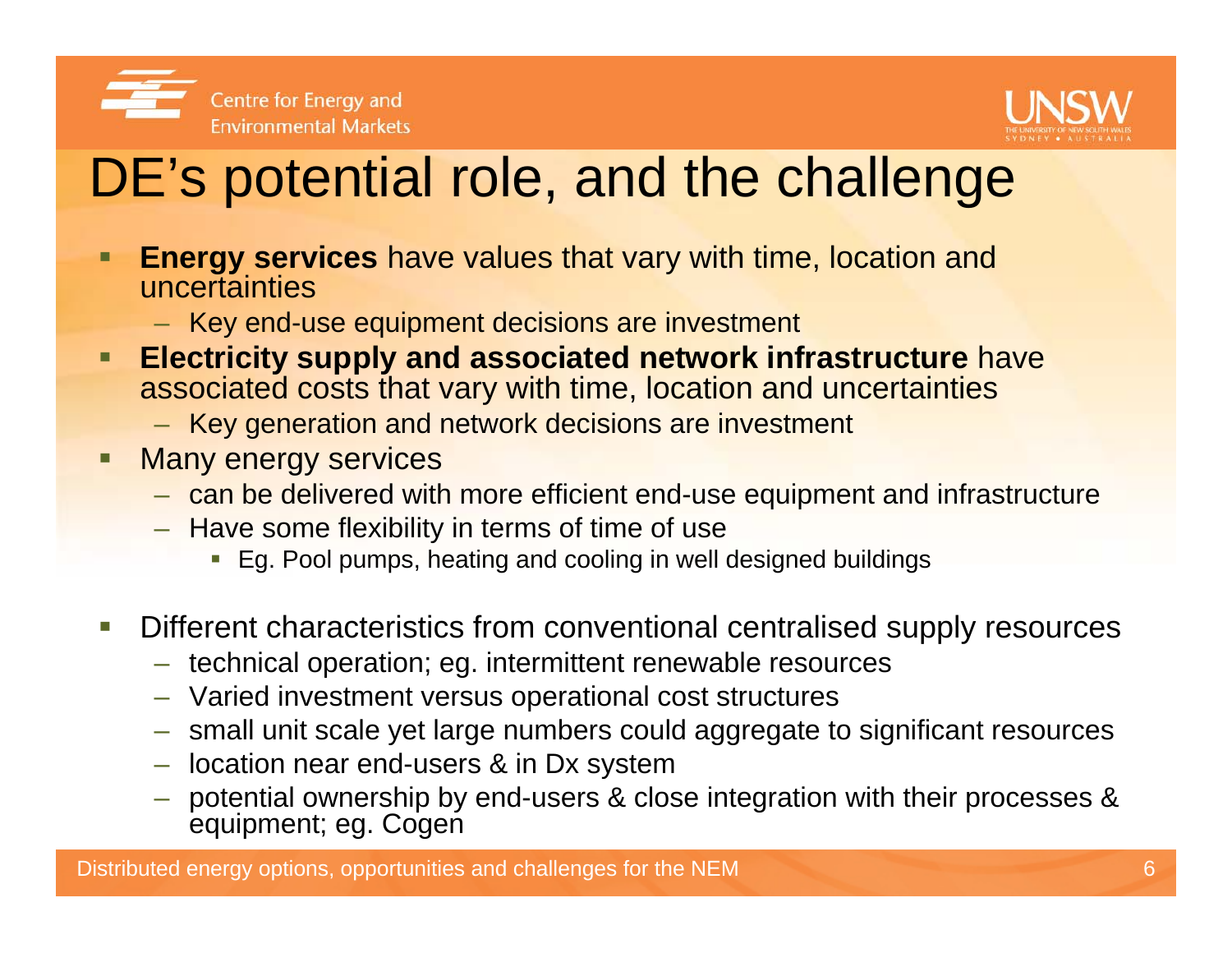



#### Ideal decision making in the stationary energy sector: *led by the end-user*

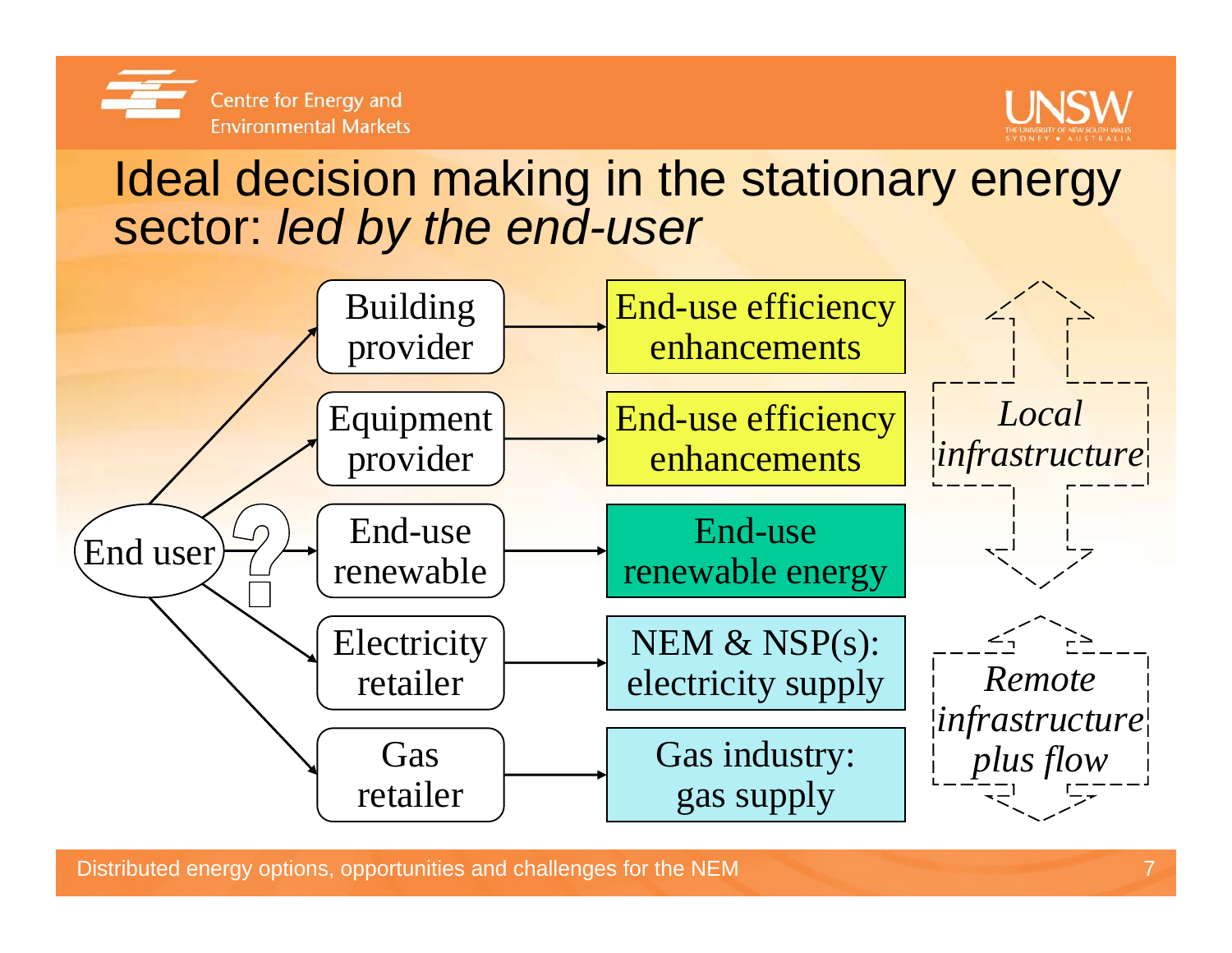

# Barriers to good end-user decision-making

- **Barriers for local infrastructure options:** 
	- Knowledge, cash flow, innovation & risk exposure
	- Limited influence over options (dependence on others eg. landlords)
	- –Need for coordinated decision making to value diversity
- **Barriers for remote infrastructure & flow options:** 
	- $\mathcal{L}_{\mathcal{A}}$  $-$  Limited knowledge & influence (dependence on others)
	- $\mathcal{L}_{\mathcal{A}}$ Revenue recovery retail tariffs (ex-post taxation)
	- $\mathcal{L}_{\mathcal{A}}$ Business as usual (status quo rather than innovation)
	- $\mathcal{L}_{\mathcal{A}}$  Regulators & system operators take key decisions:
		- To maintain availability & quality of energy flow
		- **For which end-users bear most of the costs**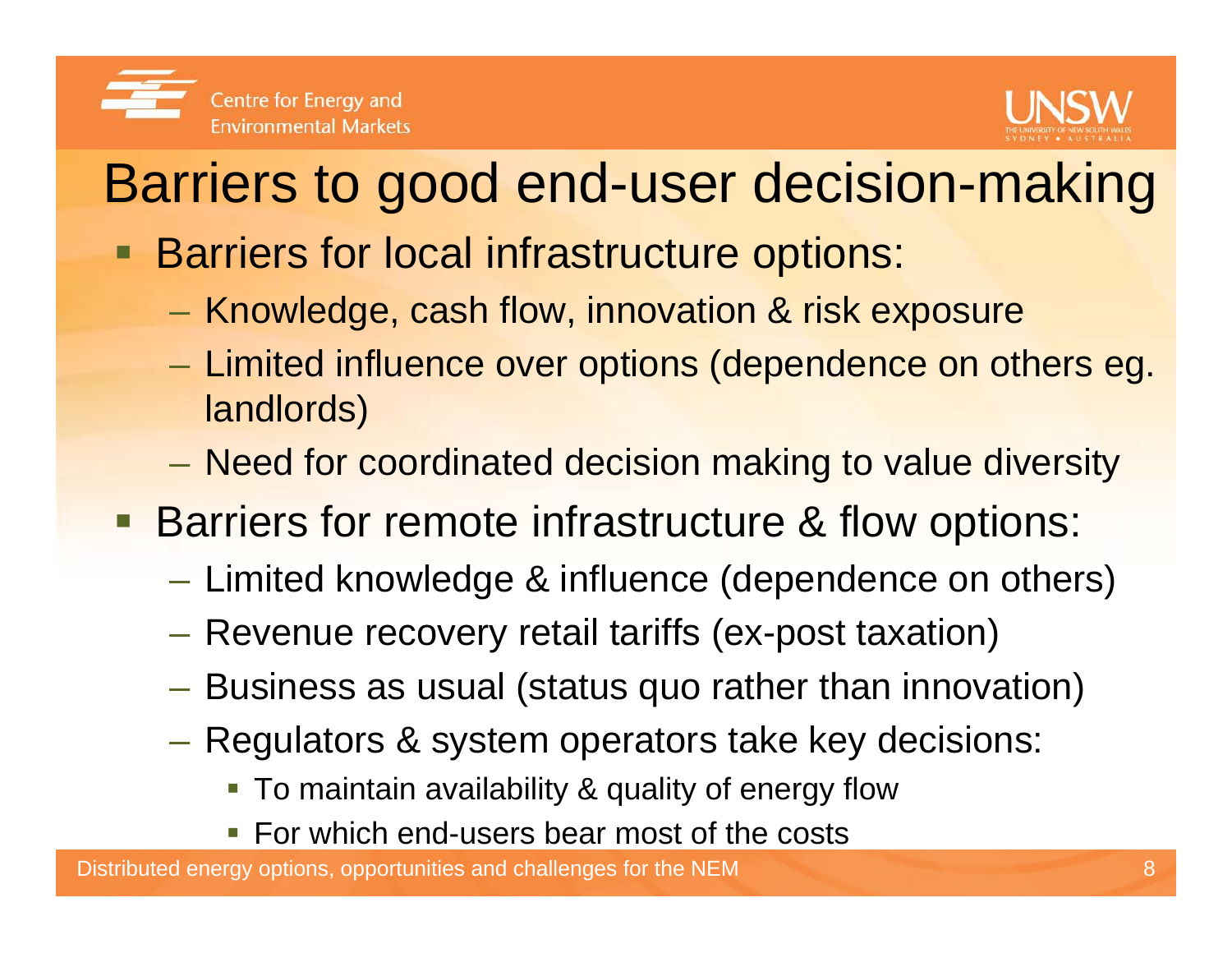

Reform Objectives

Reform

Objectives



#### Major objectives of Australian Energy Market Reform

Established during 1990's, See Energy Market Review, Issue paper, March 2002

Restructuring government-owned utilities

Removing barriers to inter-state and intra-state trade of energy

Establishing a transparent, wholesale spot market for electricity to enable competition among generators and retailers in the eastern states

Establishing open access to electricity networks and third-party access to natural gas networks, and economic regulation of transmission and distribution networks to ensure efficient and transparent pricing of network services

Enabling customer choice down to the smallest retail customer

Achieving competitive neutrality in relation to fuel sources, between incumbents and new entrants and between government-owned and privately-owned businesses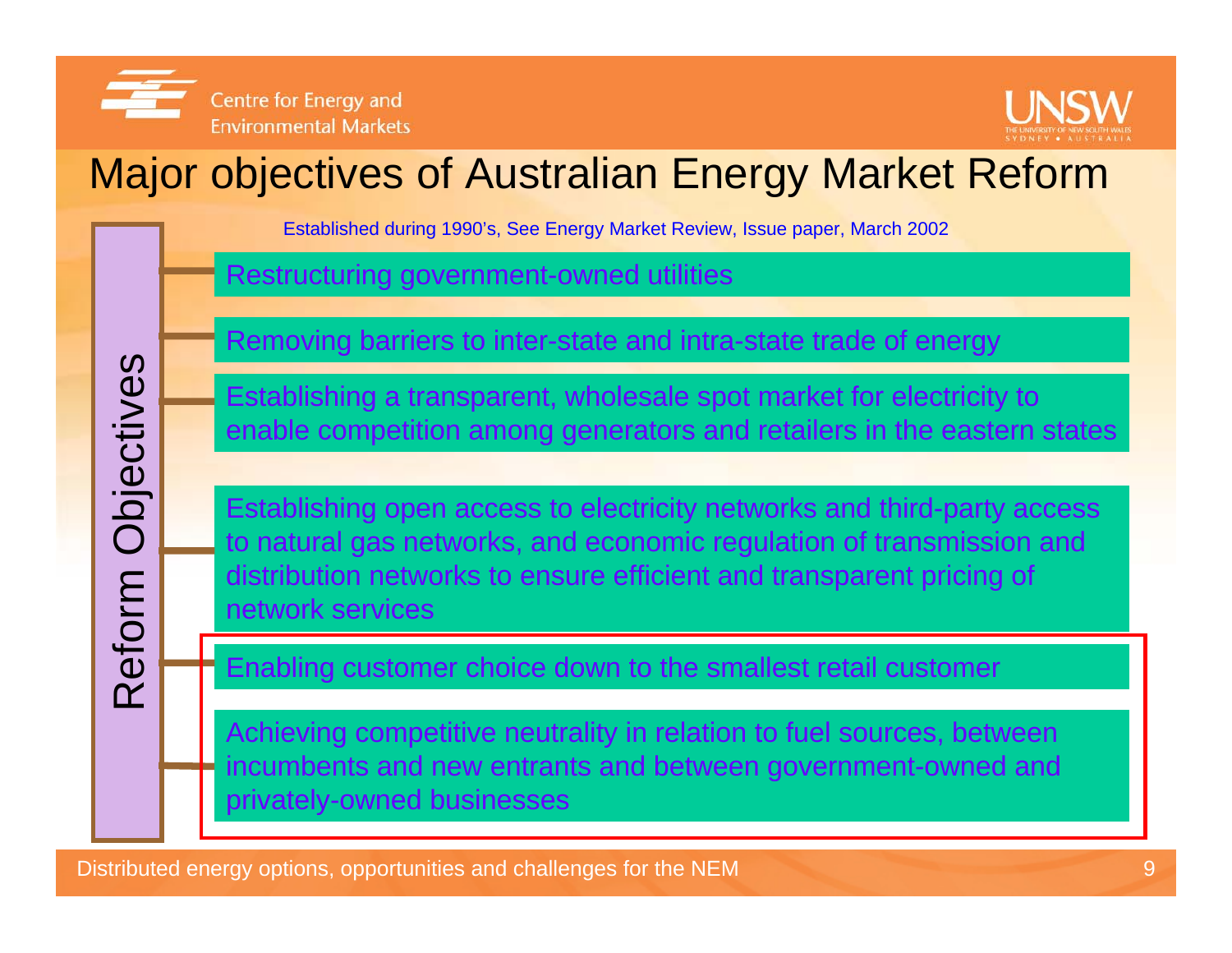



# *The (new) overall objective for the NEM*

#### *NEL Section 7:*

 *The national electricity market objective is to promote efficient investment in, and efficient use of, electricity services for the long term interests of consumers of electricity with respect to price, quality, reliability and security of supply of electricity & the reliability, safety and security of the national electricity system*

#### **Possible short-comings of this objective:**

- $-$  Emphasises electricity rather than end-use energy services
- Fails to mention sustainability in 1991, COAG said the NEM should be *efficient AND sustainable*
- What about technology + participant neutrality?
- I. *Key principle: effectiveness of competition should be assessed wrt efficient delivery of energy services*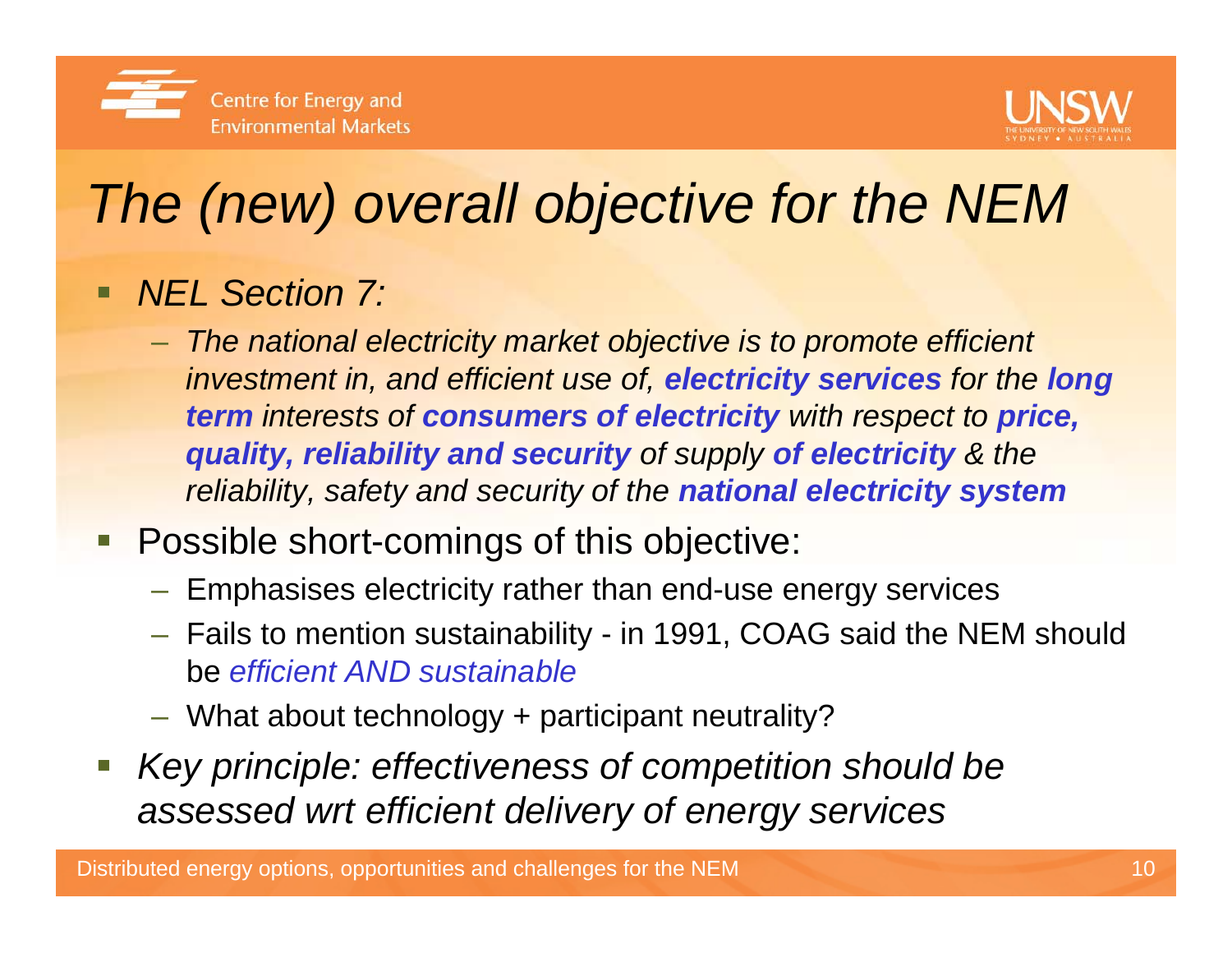



## Energy service objectives in practice?

 $\blacksquare$  "Efficient use of electricity services…for an individual consumer occurs when the value from using electricity exceeds to cost of producing and delivering it to the consumer."

(NERA Consulting, *Draft Report: Review of the role of DSP in the NEM*, March 2008)

- *What if we can deliver same or greater energy service value for lower supply costs?*
- **Fumily 1.5 For electricity use to be efficient customers should face** the marginal network and generation costs of providing electricity services to them"
	- *Key question is impact of decisions made now, particularly investment decisions, on future costs*
- **Focus needs to be on pricing policy rather than** 'price' & the context within which these prices sit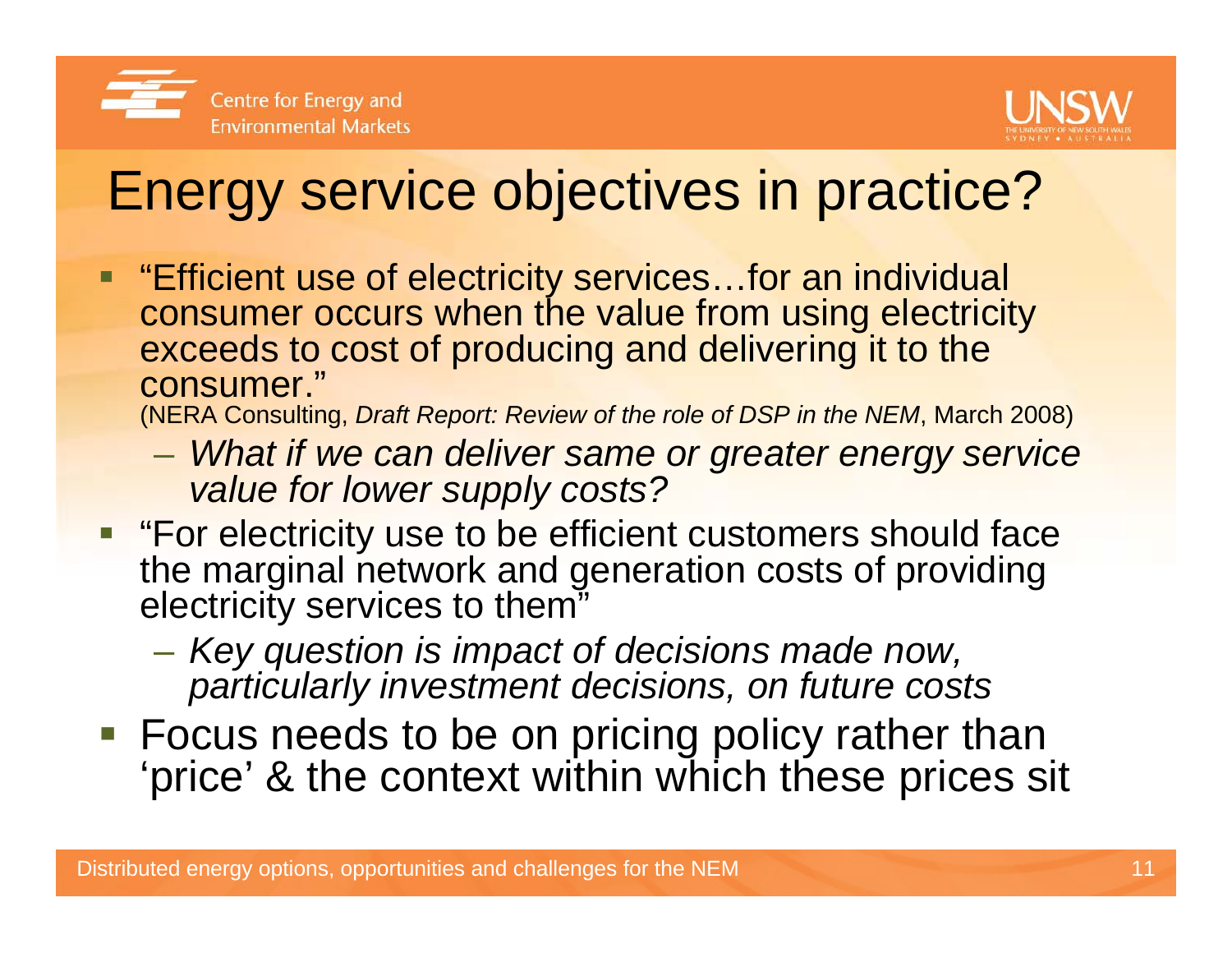

# Present retail market design in Australia

- **Retail market design for large end-users:** 
	- Competitive retail market (not yet mature)
	- Regulated network pricing (not yet mature)
- **Retail market design for small end-users:** 
	- –Regulated or partially competitive retail market
	- Simplified tariff structure; immature metering; profiling
	- Network charges usually passed through retailer
	- $-$  Little support for informed end-user decision making
- Some social policy objectives internalised
- **Some environmental objectives internalised**
- Limited opportunities for embedded generation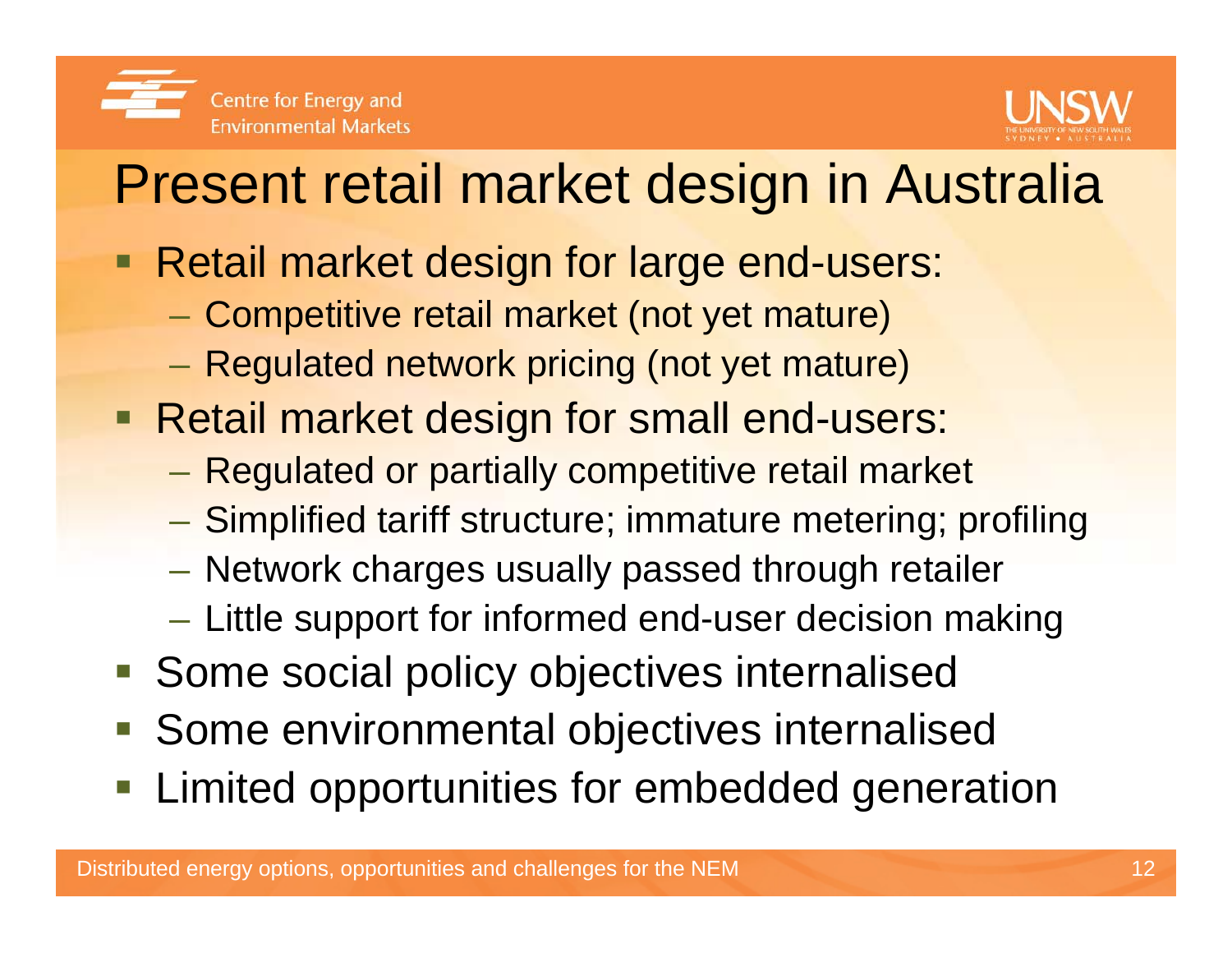



### Current Full Retail Competition limited



|                        | <b>ONLINE SHOP</b> |                                                                                                                | <b>ARE YOU MOVING?</b>                                                                                                        | <b>QUICK LINKS</b>                                                                                                                                                | <b>OUR ENERGY NETWORK</b>                                                                                                     |
|------------------------|--------------------|----------------------------------------------------------------------------------------------------------------|-------------------------------------------------------------------------------------------------------------------------------|-------------------------------------------------------------------------------------------------------------------------------------------------------------------|-------------------------------------------------------------------------------------------------------------------------------|
|                        |                    | Buy energy efficient<br>products, delivered at<br>less than the regular<br>retail price.<br>Start shopping now | If you're moving<br>home, you can easily<br>arrange to connect or<br>disconnect your<br>electricity online.<br>Find out more. | Newsroom<br>Careers<br>Annual report<br>Choose a recipe<br>EnergyKidz<br>Safety Advice<br>Dial before you dig<br>Spare Fridge<br>buy-back<br>Home Energy<br>Saver | We operate the<br>electrical distribution<br>network for Sydney,<br>the Central Coast<br>and Hunter region.<br>Find out more. |
| Distribut <sup>i</sup> |                    |                                                                                                                |                                                                                                                               |                                                                                                                                                                   |                                                                                                                               |
|                        |                    | @ Copyright EnergyAustralia 2004<br>You are in the NSW section of our website.                                 |                                                                                                                               |                                                                                                                                                                   | Privacy policy : Disclaimer                                                                                                   |

Click here to change your state.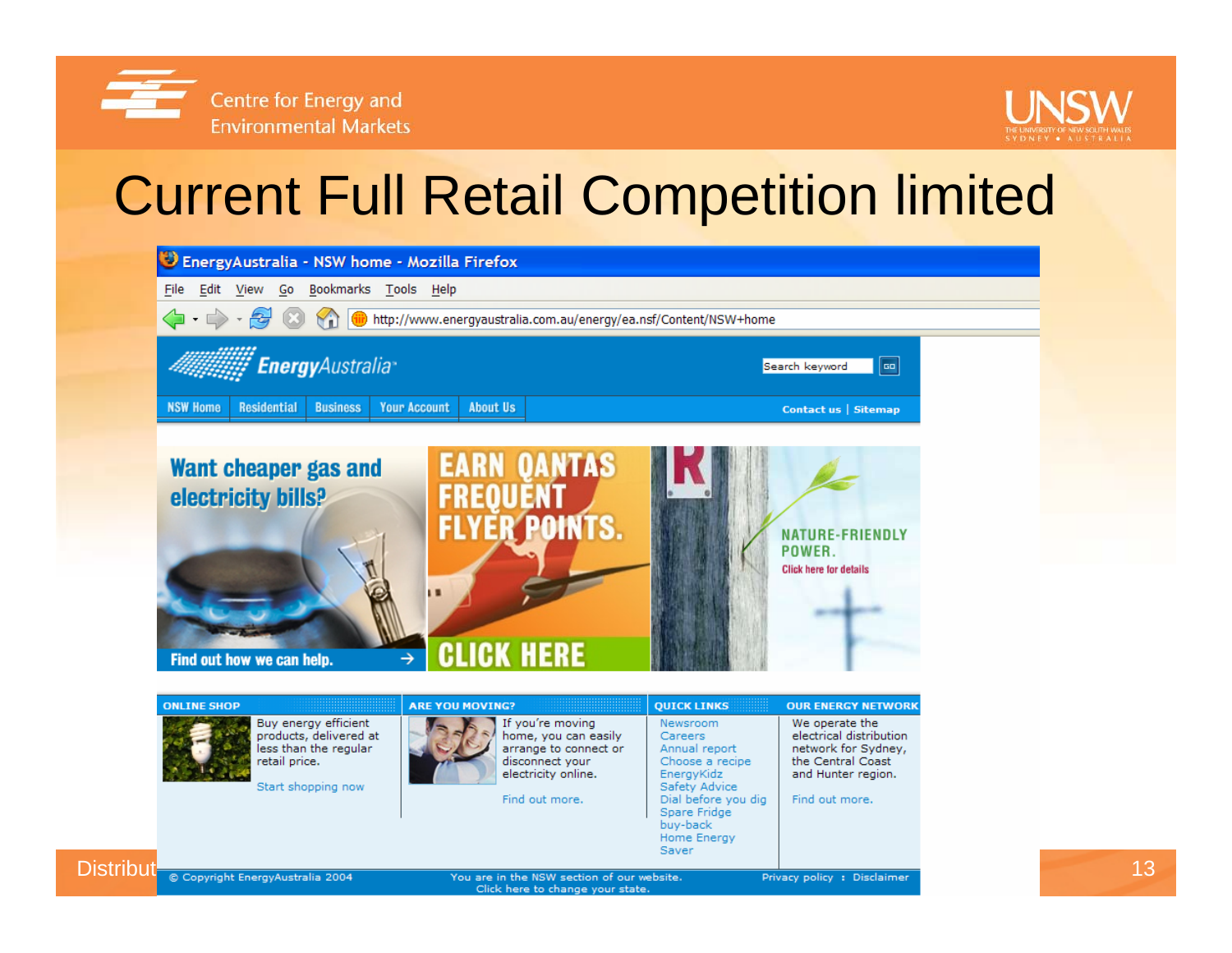



#### Typical measures of competition not very useful

- Retail transfers? Data limitations, relevance
- $\blacksquare$ Price spreads? Can mean competition, or market failure
- Ξ …. an important reason there is effective competition in Victoria is "Because the provision of energy is viewed as a homogenous, low engagement service… "
	- AEMC, *Effectiveness of Competition in Victoria,* 2008

Retail transfers (ACT ICRC, *Retail Prices for Noncontestable Electricity Customers*, Nov. 2005)

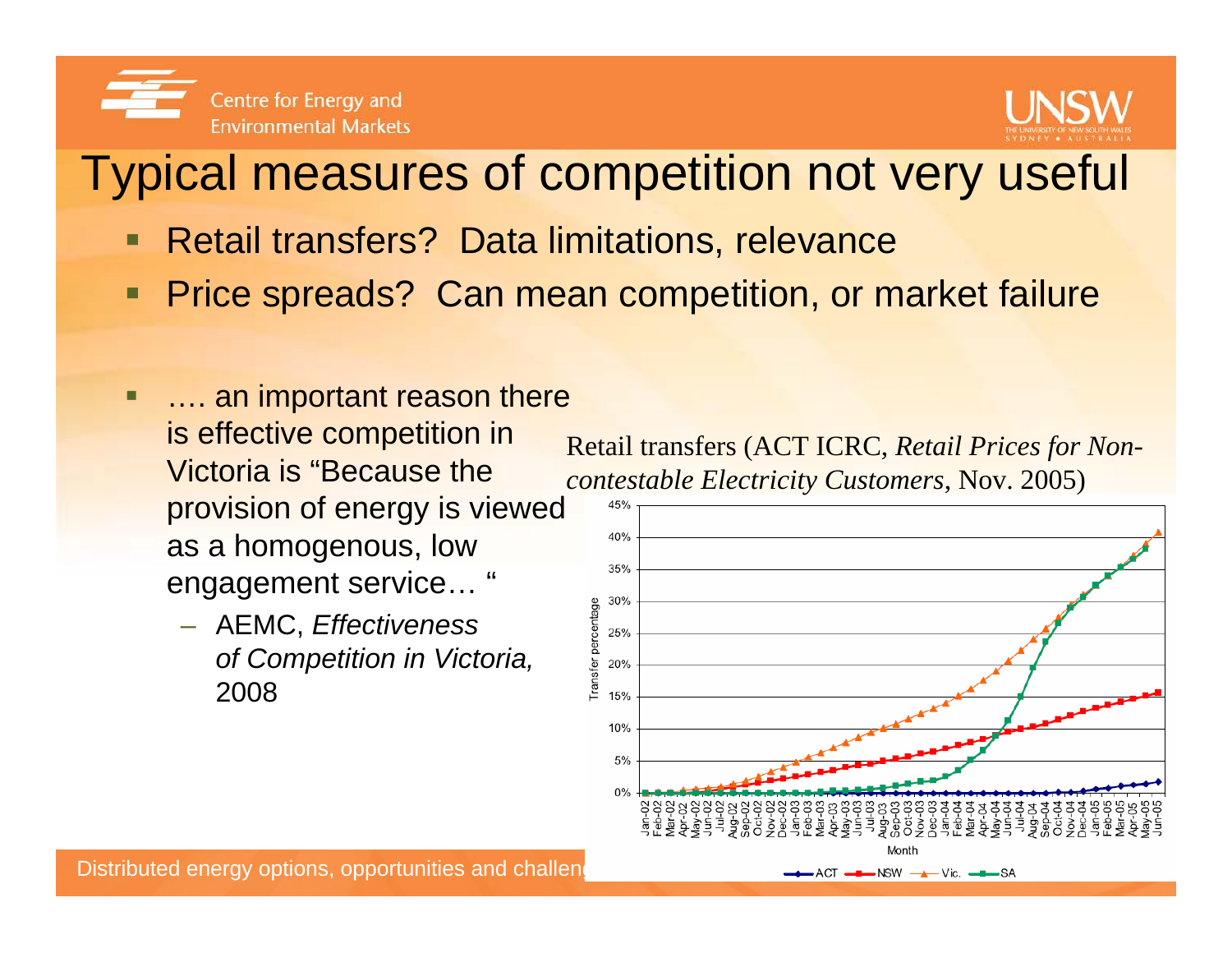



#### Meanwhile, decision making in the real world (Washusen, 2005)

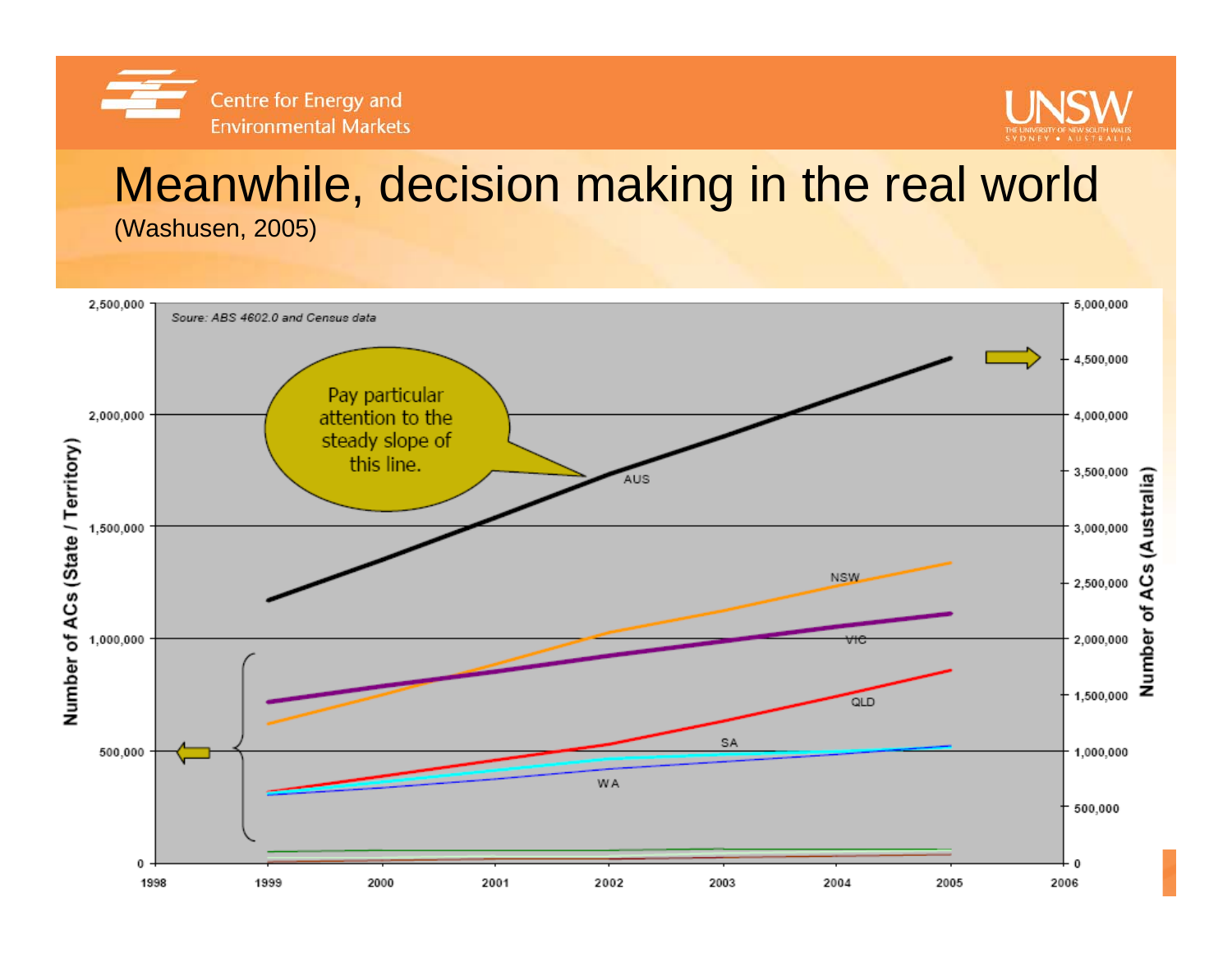



## Load growth driving network expenditure

**Capital and Operating Expenditure for NSW Distributors** 

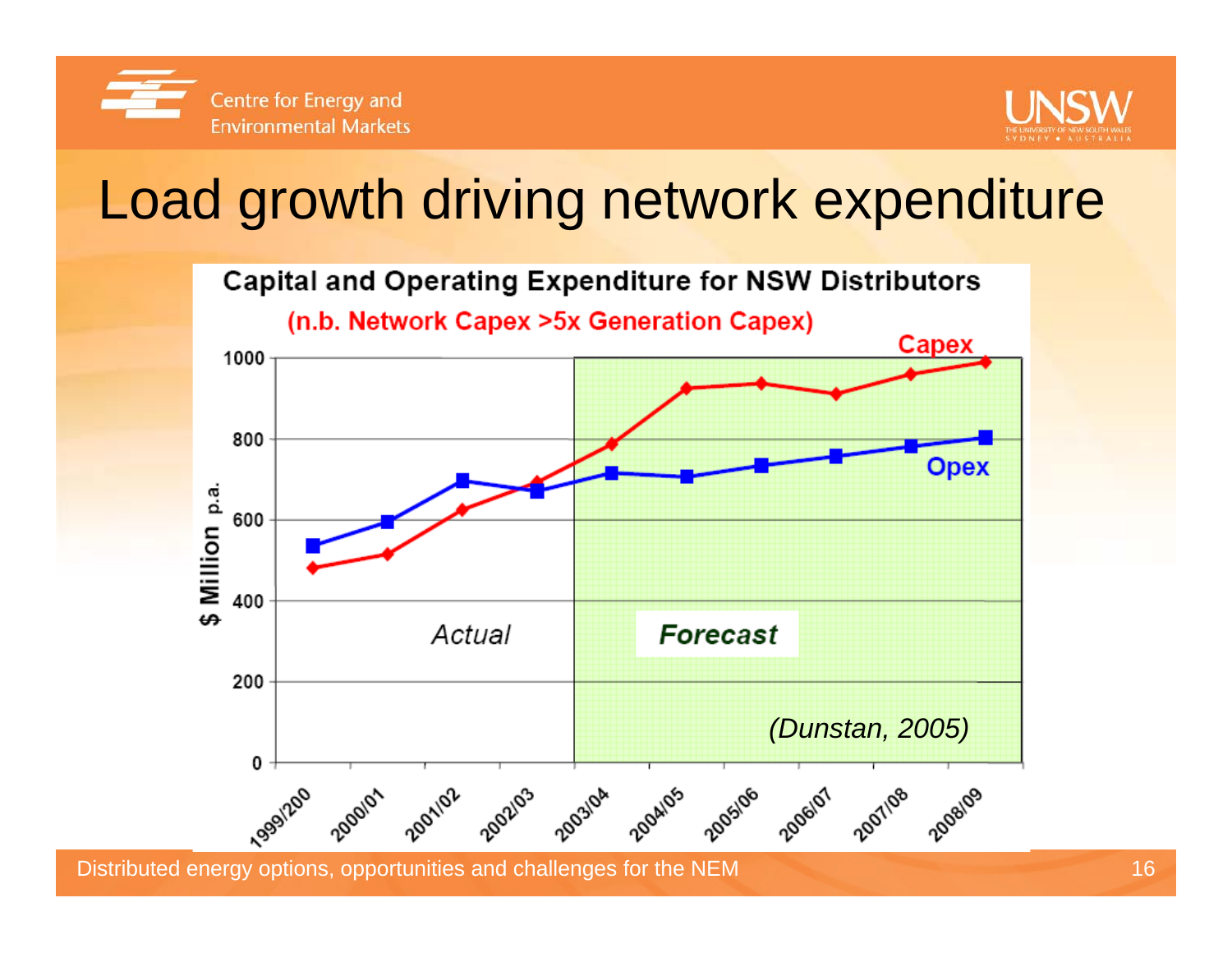



#### ….and now increasing prices… but note actual costs very location specific (Dunstan, 2005)

Distribution Network (real) price increases

Price rise:  $~5300m$  p.a.

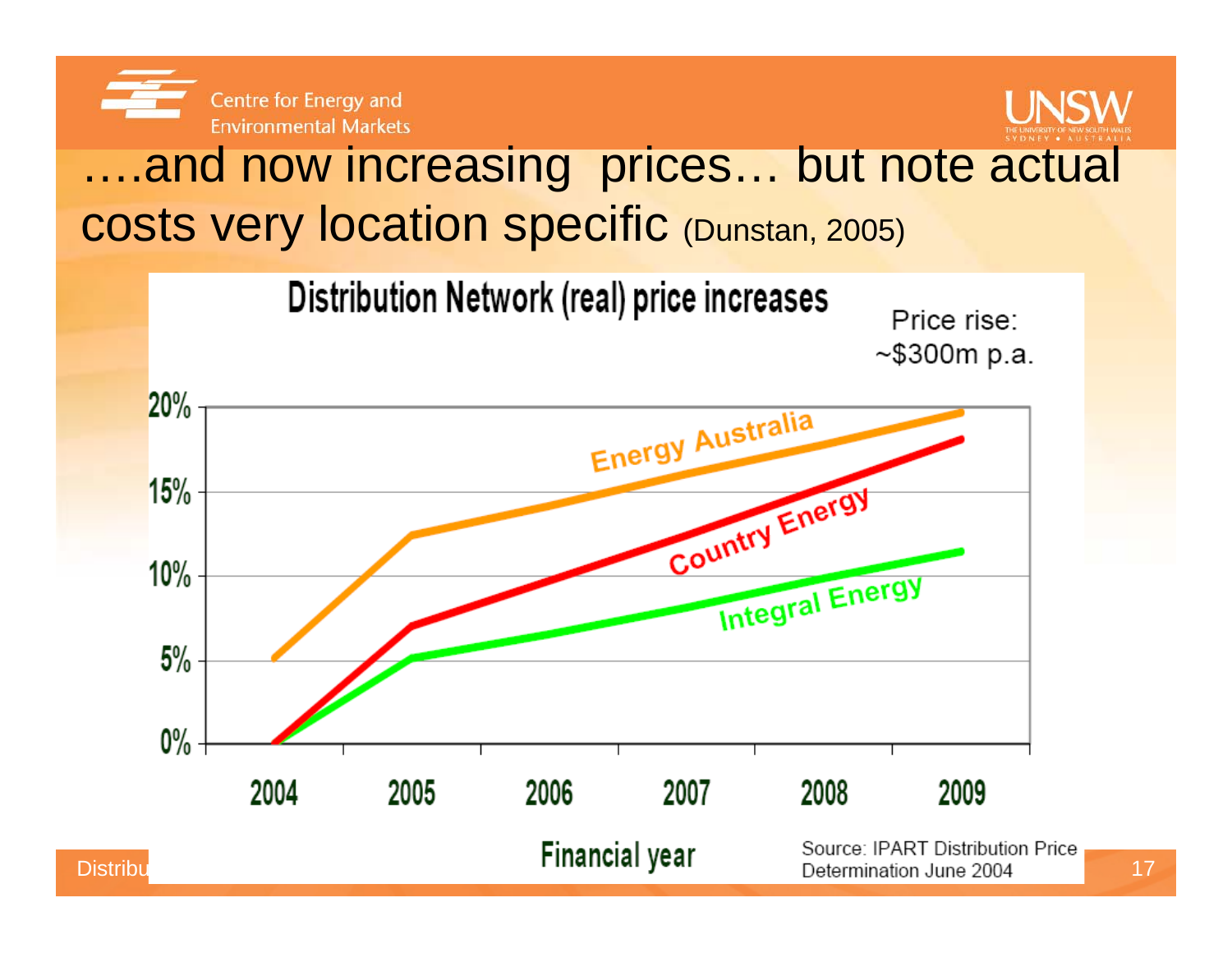



## Australian electricity restructuring to date

- Г Has focussed on wholesale market design, network services & ancillary services
- **Has not focussed on retail market design or** end-user drivers & options wrt energy services

#### I. **Market design and wider policy needs**

- Advanced Metering Infrastructure has a key facilitation role
- End user pricing 'policies' that include better time, location and uncertainty signals – spot *and forward*
- Agents to support end-user decision making; ESCOs have key role to play
- A comprehensive & coherent wider set of policies to 'appropriately' frame electricity industry decision making wrt wider economic, social and environmental imperatives
	- **Planning, building standards, MEPs and more**